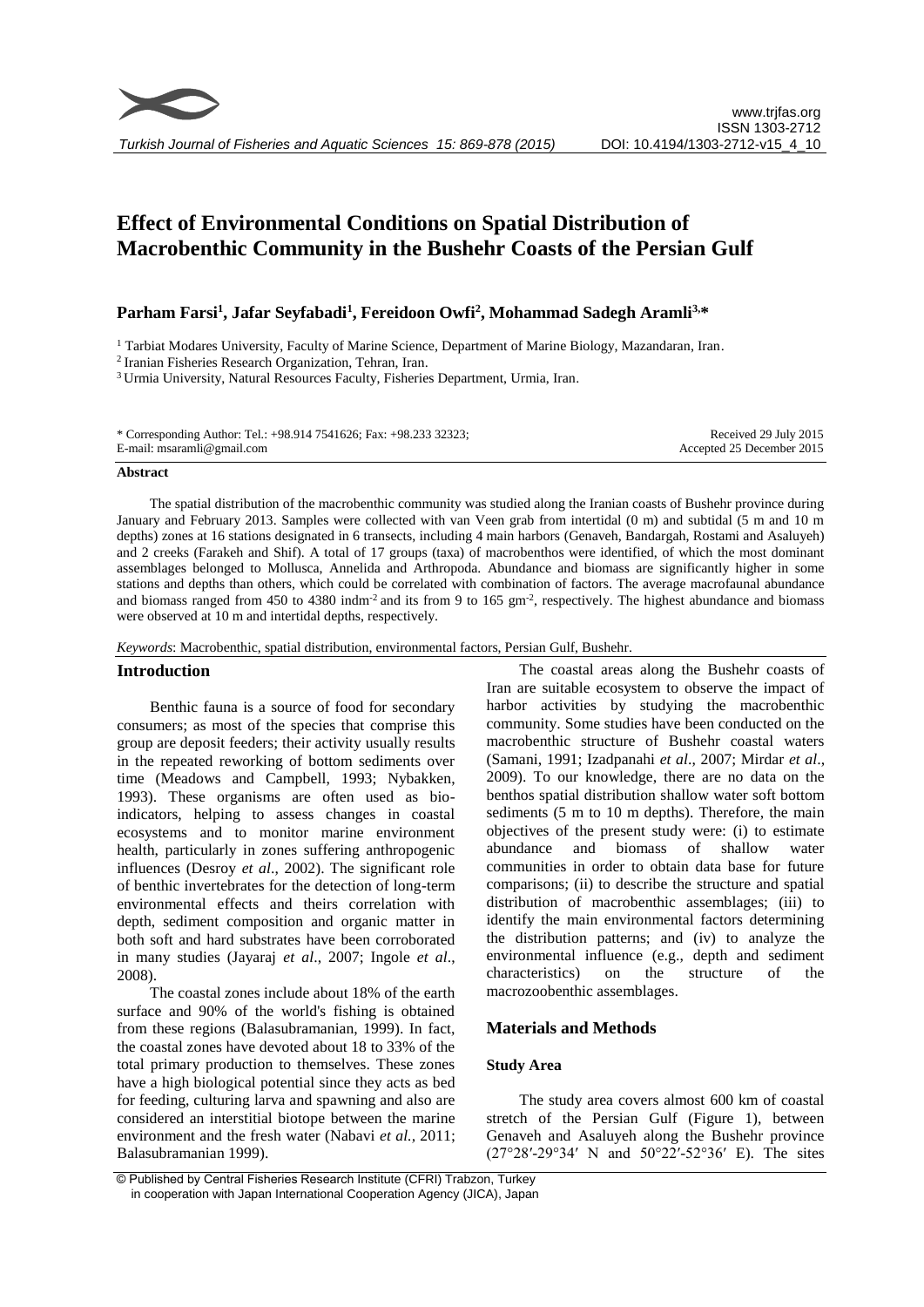were selected on soft bottoms submitted to different environmental conditions. Genaveh is a commercial shipping port; Farakeh creek receives freshwater from the Hellehriver; Shif creek is an important fishing area; Bandargah receives sewage effluent waters from Bushehr city and the adjacent Nuclear Power Plant; Rostami is also affected by fishing activities; Asaluyeh is an oil and gas industrial centre. The area is under the influence of microtidal  $( \leq 2 \text{ m} \text{ tidal})$ height), with a mixed or semidiurnal regime.

# **Sample Collection and Processing**

Samples were collected during January and February 2013 along six transects, each with 3 sampling sites, intertidal (5 m depth and 10 m depth),

except for transects 2 and 3 that lacked 10 m depth (Table 1). A total of 80 samples were taken with 5 replicates per site, 4 for macrobenthos fauna and 1 for sediment. Samples were collected with van Veen grab (225 cm<sup>2</sup>) and poured into plastic jars. In the laboratory, the sediments were washed in fresh water through a 0.5 mm mesh sieve; the particles remaining on the sieves were preserved in 4% formalin and stained with Rose Bengal solution. Then, the macrofauna were separated, counted and identified to order level under a microscope, using appropriate identification guide (Jones 1986). The average abundance (abundance) of macrobenthos of the samples (indm<sup>-2</sup>) and the wet biomass ( $gm^{-2}$  shell on) were estimated (Eleftheriou and McIntyre 2005). The percentages of sand, silt and clay were calculated and



**Figure 1.** Map of the study area in the Bushehr coasts showing location of the macrobenthic sampling stations.

|  |  | Table 1. The locations of sampling stations |  |
|--|--|---------------------------------------------|--|
|--|--|---------------------------------------------|--|

| Transect  | Station | Depth $(m)$    | Latitude (E) | Longitude $(N)$       |
|-----------|---------|----------------|--------------|-----------------------|
|           |         | $\theta$       |              |                       |
| Genaveh   |         | 5              | 50° 22' 00"  | 29° 34' 05"           |
|           | 3       | 10             |              |                       |
| Farakeh   | 4       | $\overline{0}$ | 50° 38' 18"  | 29° 08' 96"           |
|           | 5       | 5              |              |                       |
| Shif      | 6       | $\theta$       | 50° 50′ 30″  | 29° 03' 00"           |
|           |         | 5              |              |                       |
|           | 8       | $\overline{0}$ |              |                       |
| Bandargah | 9       | 5              | 50° 55' 24"  | 28° 49' 30"           |
|           | 10      | 10             |              |                       |
|           | 11      | $\overline{0}$ |              |                       |
| Rostami   | 12      | 5              | 51° 03' 16"  | $28^{\circ}$ 41' 60"  |
|           | 13      | 10             |              |                       |
| Asaluyeh  | 14      | $\overline{0}$ |              |                       |
|           | 15      | 5              | 52° 36' 72"  | $27^{\circ} 28' 10''$ |
|           | 16      | 10             |              |                       |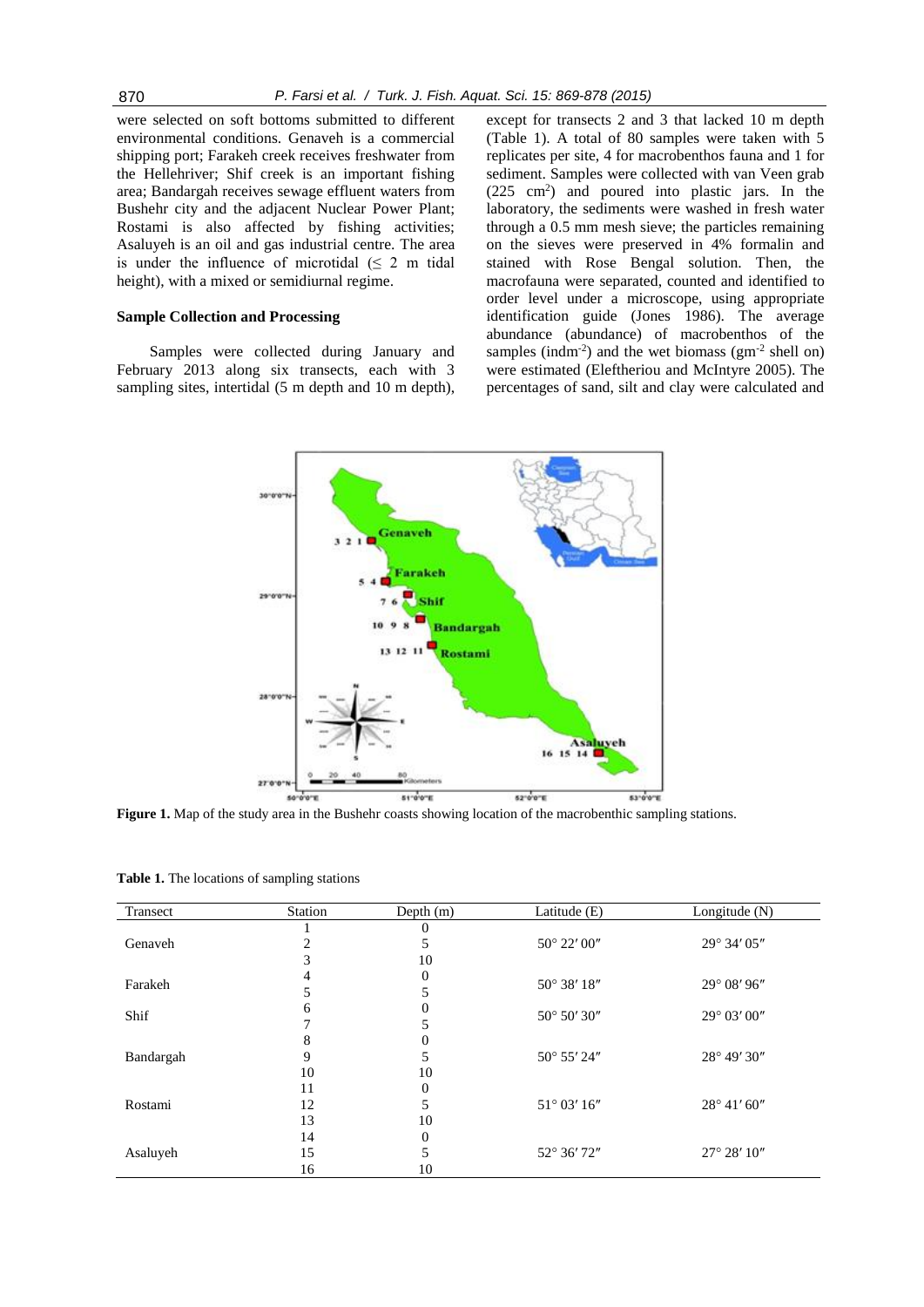expressed with Talwin 4.2 software according to Shepard's classification (1954). Organic matter (OM) was measured by Modified Walkley-Black method (Nelson and Sommers 1996).

# **Statistical Analyses**

Data on macrobenthic communities were compared within and between stations, using GLM univariate from SPSS 16 software. The normality of the data was verified using the Kolmogorov-Smirnov test and the homogeneity of variance by the Leven's test. Duncan's test was used to identify significant differences between mean data. Macrobenthic community structure was analyzed on the basis of both biological (abundance and biomass) and ecological indices (diversity and richness). Shannon-Weaver diversity index (Shannon and Weaver 1963) and Margalef's richness index (Margalef 1968) were calculated using Past program. Pearson's correlation coefficient was used to test between biological and ecological indices and environmental parameters. Bray-Curtis and Multidimensional Scaling (MDS) were performed based on macrobenthos number of individuals per known surface area (abundance) from Past program to obtain stations similarity and distribution clusters.

# **Results**

# **Sediment Patterns**

Five types of sediment textures were observed along the covered area (Figure 2), namely sand, silt, silty clay, clayey sand and sand silt clay. The distributions of sediments were relatively heterogeneous throughout the stations, but sand gradually increased from west to east. Coarse sediments dominated in the intertidal zone whereas the subtidal was characterized by fine sediments. OM was higher in silty than in sandy sediments, ranging from 0.6 to 3.5%. OM was higher in subtidal zones. Bandargah region had the highest OM and silt contents (Figure 3).



**Figure 2.** Triangular diagram showing sediment texture in the study area.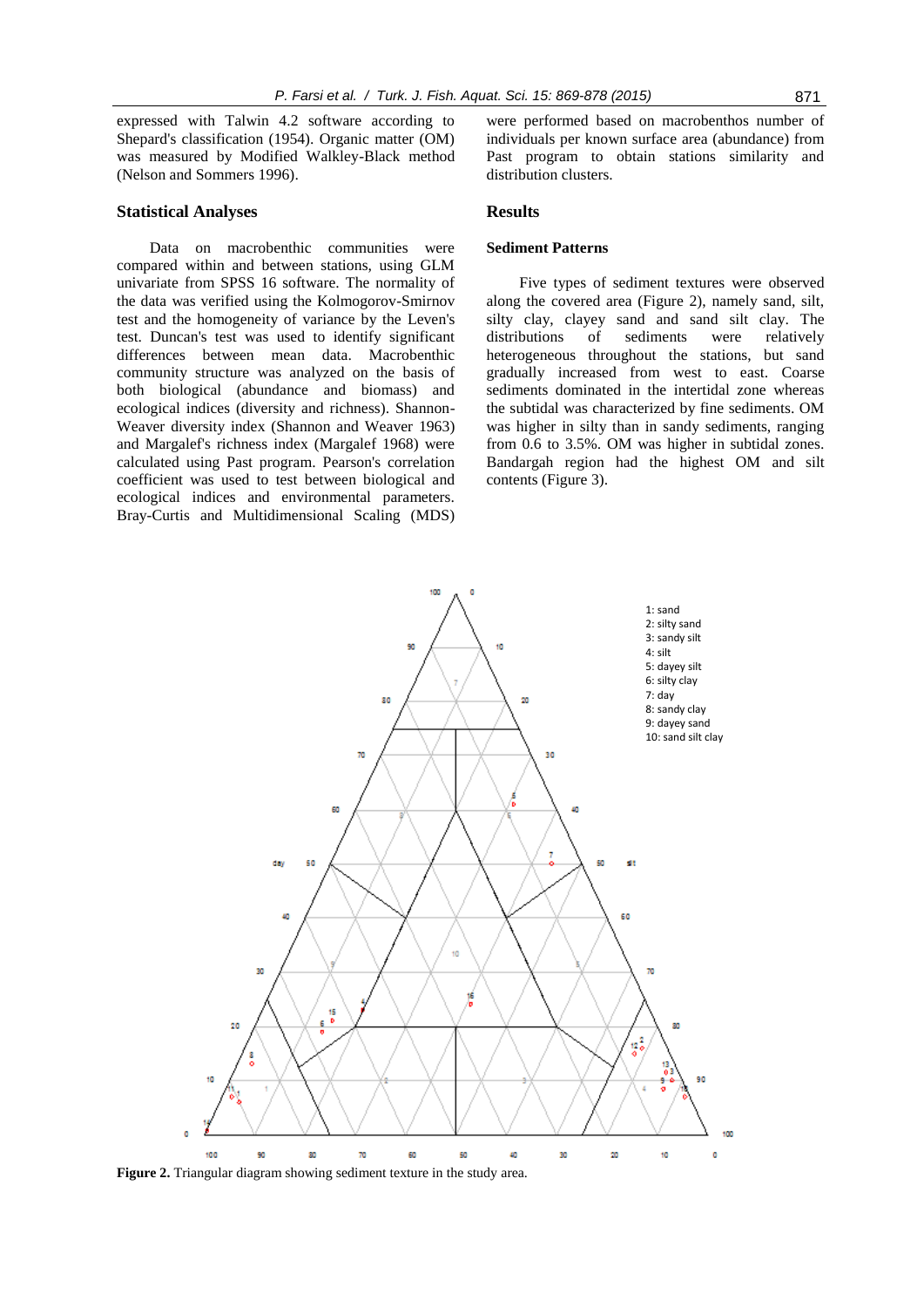#### **Abundance and Biomass**

Total abundance of macrobenthos was significantly (P<0.05) higher in Rostami and Asaluyeh and also significantly lower in Genaveh and Farakeh (Duncan's test). The highest abundance of Polychaeta occurred in Bandargah and the lowest in Shif. The abundances of Mollusca, Arthropoda and Miscellaneous groups were as high in Rostami, Asaluyeh and Shif, and low in Bandargah. The highest total biomasses were observed in Shif and Asaluyeh and the lowest in Bandargah (Table 2). Total abundance was higher at 10 m depth and lower in the intertidal, while biomass decreased from intertidal to 10 m depth (Table 3). In general, the abundance varied among stations and depths from 450 to 4380 nm-2 , The lowest being at station 8 (intertidal) and the highest at station 13 (10 m depth). The minimum biomass  $(9 \text{ g m}^{-2})$  was recorded at 5 m depth and the maximum  $(165 \text{ gm}^2)$  at station 14 (intertidal) (Figure 4).

#### **Ecological Indices**

Diversity index of macrobenthos was significantly (P<0.05) lower in Bandargah, but richness did not show significant difference (P>0.05). Diversity ranged from 1.24 in Bandargah to 1.83 in Farakeh and richness ranged from 0.88 in Bandargah to 1.30 in Genaveh (Table 4). The highest diversity was observed at station 16 and the lowest at station 10. The maximum and minimum taxa richnesses were recorded at stations 3 and 14, respectively (Figure 5).

# **Correlation of Biological and Ecological Indices with Environmental Parameters**

Total abundance and biomass were positively and negatively correlated (P<0.01) with water depth, respectively. Annelida abundance and biomass had a significantly positive correlation with silt (P<0.01 and P<0.05). Meanwhile, the biomass of Mollusca, Arthopoda and Miscellaneous group were positively



**Figure 3.** Comparison of silt and organic matter contents between the stations (vertical bars indicate standard errors).

**Table 2.** Average abundance (ind.  $m^2$ ) and biomass ( $gm^2$ ) of major groups in the various transects

| Transects | Polychaetes | Crustaceans |              | Others      | Total        |
|-----------|-------------|-------------|--------------|-------------|--------------|
| Genaveh   | 383 (2.80)  | 327 (5.78)  | 557 (15.17)  | 73 (7.32)   | 1340 (31.07) |
| Farakeh   | 310(2.45)   | 290 (8.35)  | 760 (26.44)  | 35(1.59)    | 1395 (38.83) |
| Shif      | 290(2.55)   | 270(6.02)   | 995 (35.47)  | 160 (7.88)  | 1715 (51.92) |
| Bandargah | 950 (0.91)  | 137(2.23)   | 420 (8.43)   | 20(0.66)    | 1527 (12.23) |
| Rostami   | 867 (3.78)  | 310 (9.46)  | 1603 (23.73) | 100(4.48)   | 2880 (41.45) |
| Asaluyeh  | 587 (2.41)  | 583 (12.77) | 1283 (40.51) | 150 (14.81) | 2603 (70.50) |
| Average   | 565 (2.48)  | 319 (7.44)  | 936 (24.96)  | 90(6.12)    | 1910 (41)    |
| S.E.      | 75 (0.35)   | 36(2.21)    | 90(3.52)     | 14 (1.91)   | 157 (4.94)   |

**Table 3.** Average abundance (ind.  $m<sup>-2</sup>$ ) and biomass (g  $m<sup>-2</sup>$ ) in the various depths

| Depth      | Polvchaetes | Crustaceans | <b>Molluscs</b> | Others     | Total        |
|------------|-------------|-------------|-----------------|------------|--------------|
| Intertidal | 50 (0.45)   | 140 (14.07) | 464 (39.52)     | 70 (12.08) | 724 (66.12)  |
| 5 m        | 725 (3.95)  | 384 (5.15)  | 1005(21.61)     | 75 (1.88)  | 2189 (32.59) |
| 10 m       | 919 (3.05)  | 435 (3.11)  | 1340 (13.77)    | 124 (4.40) | 2818 (24.33) |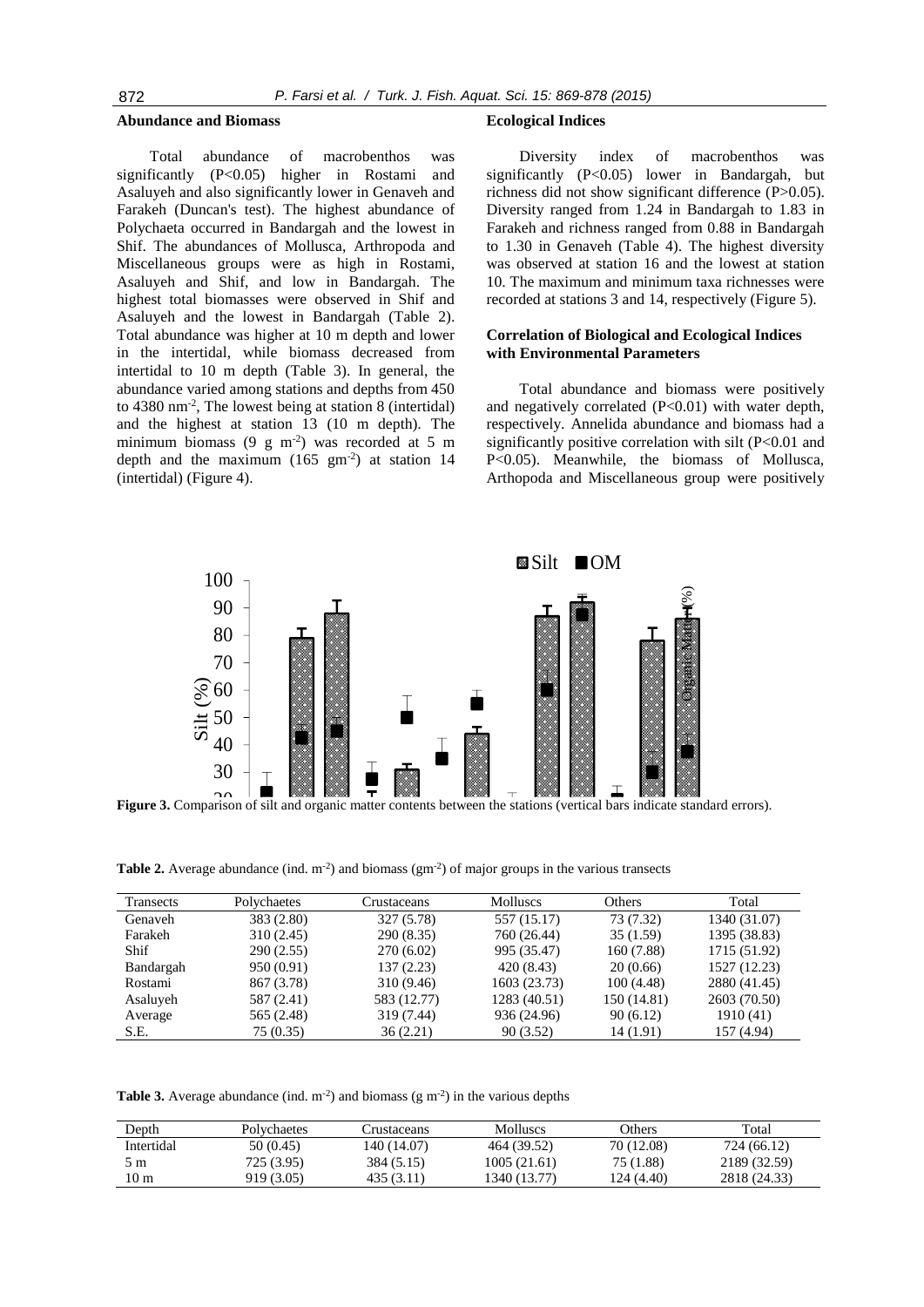

**Figure 4.** Comparison of macrobenthic abundance and biomass between the stations (vertical bars indicated standard error).

**Table 4.** Diversity and richness indices of macrobenthos in the harbors and creeks  $(\pm SE)$ 

| Transects | Diversity                    | Richness                     |
|-----------|------------------------------|------------------------------|
| Genaveh   | $1.81 \pm 0.05$ <sup>a</sup> | $1.30 \pm 0.20$ <sup>a</sup> |
| Farakeh   | $1.83 \pm 0.02$ <sup>a</sup> | $1.14 \pm 0.10^{\text{ a}}$  |
| Shif      | $1.73 \pm 0.07$ <sup>a</sup> | $1.29 \pm 0.01$ <sup>a</sup> |
| Bandargah | $1.24 \pm 0.20$ b            | $0.88 \pm 0.03$ <sup>a</sup> |
| Rostami   | $1.54 \pm 0.09$ ab           | $0.98 \pm 0.05$ <sup>a</sup> |
| Asaluyeh  | $1.69 \pm 0.14$ <sup>a</sup> | $1.22 \pm 0.25$ <sup>a</sup> |
| Average   | $1.64 \pm 0.09$              | $1.13 \pm 0.11$              |

Values with the same superscripts are not significantly different (P>0.05)



correlated with sand  $(P<0.01$  and  $P<0.05$ ). Total abundance showed a significantly negative correlation with OM (P<0.05). Diversity was negatively correlated with OM (P<0.05). Richness also tends to increase with the increasing silt, clay and OM contents, but the correlation was not significant (Table 5).

## **Community Structure**

A total of 17 groups (taxa) of macrobenthic community were identified and classified into 4 major groups, namely Mollusca, Annelida, Arthropoda and miscellaneous groups. Mollusca and Annelida were formed of Gastropoda and Bivalvia and also Polychaeta and Oligochaeta, respectively. Among the Arthropoda, Crustacea (Amphipoda, Isopoda,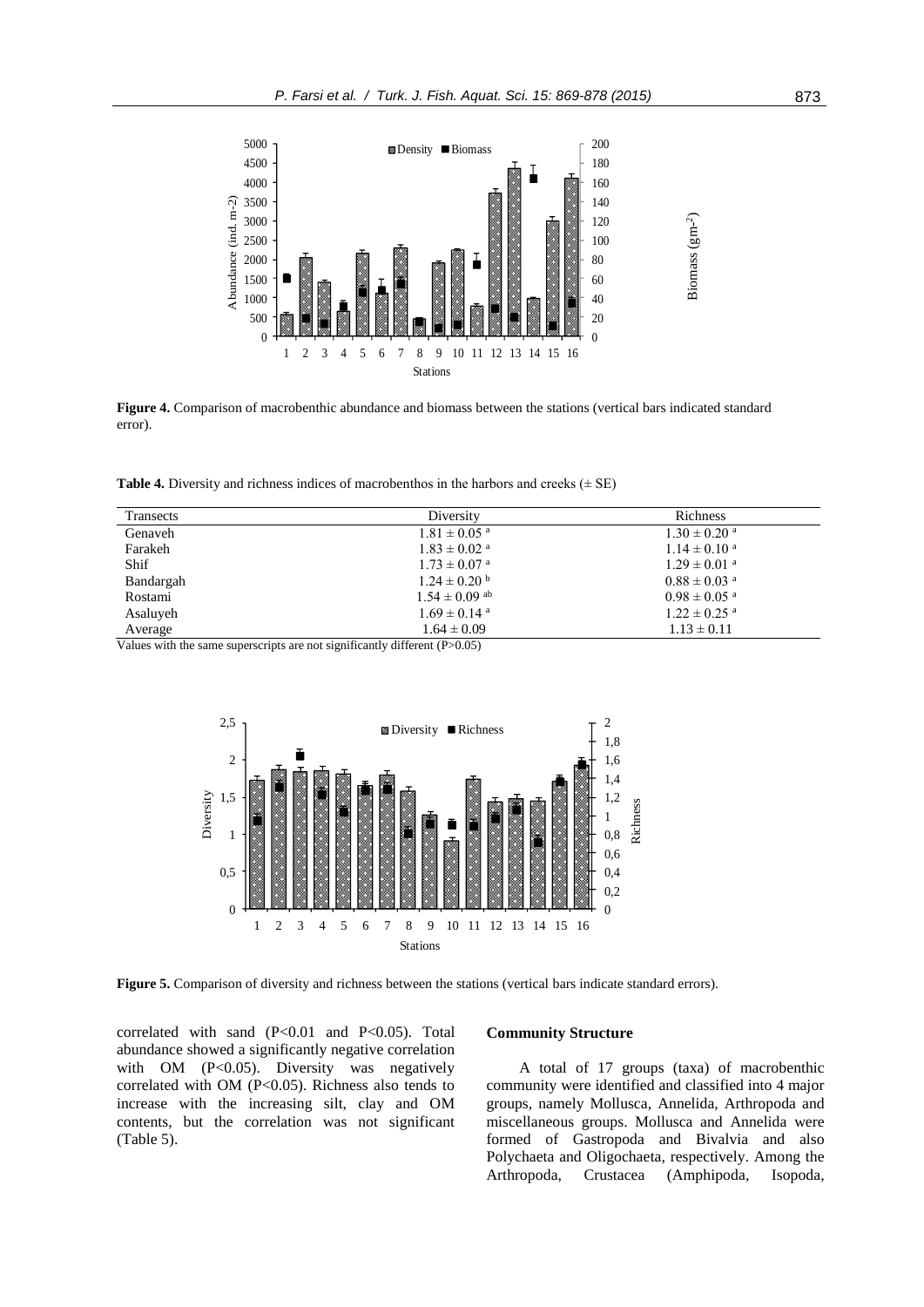|           |  |  |  |  |  | Table 5. Correlation coefficient between benthic groups (abundance and biomass in parentheses) and environmental |
|-----------|--|--|--|--|--|------------------------------------------------------------------------------------------------------------------|
| variables |  |  |  |  |  |                                                                                                                  |

| Taxa            | Depth $(m)$         | Sand $(\%)$        | $Silt(\%)$       | Clav(%)       | OM(%)           |
|-----------------|---------------------|--------------------|------------------|---------------|-----------------|
| Polychaetes     | $0.68**$ $(0.52**)$ | $-0.74**(-0.69**)$ | $0.80**$ (0.53*) | $-0.03(0.46)$ | $0.64**$ (0.24) |
| Crustaceans     | $0.43**(-0.26*)$    | $-0.32(0.63**)$    | $0.18(-0.56*)$   | $0.37(-0.25)$ | $-0.02(-0.51*)$ |
| <b>Molluscs</b> | $0.50**(-0.46**)$   | $-0.40(0.51*)$     | $0.32(-0.54*)$   | $0.24(-0.02)$ | $-0.03(-0.35)$  |
| Others          | $0.15(-0.22)$       | $0.06(0.70**)$     | $-0.15(-0.59*)$  | $0.20(-0.35)$ | $-0.16(-0.54*)$ |
| Total           | $0.75**(-0.48**)$   | $0.17(-0.35)$      | $-0.38(0.24)$    | 0.44(0.30)    | $-0.50*(0.10)$  |
| Diversity       | 0.39                | 0.18               | $-0.38$          | 0.44          | $-0.5*$         |
| <b>Richness</b> | 0.47                | $-0.35$            | 0.24             | 0.3           | 0.1             |
|                 |                     |                    |                  |               |                 |

Significance levels: \*: P<0.05,\*\*: P<0.01

Decapoda, Cumacea, Mysidacea and Tanaidacea) were dominant, followed by Pycnogonida. Other groups consist of Nemertinea, Echiura, Sipuncula, Echinodermata (Echinoidea), Cnidaria (Hydrozoa) and Protozoa (Foraminifera). In this study, molluscs had the most macrofauna abundance (53% of the total), followed by annelids (22%), arthropods (18%) and miscellaneous groups (7%). The biomass pattern indicated the distribution of the molluscs (57.5%), arthropods (19%), miscellaneous groups (15%) and annelids (8.5%) of the total biomass (Table 6).

#### **Cluster Analysis**

The macrobenthic communities were separated in three distinct clusters around 70% similarity. Group A, represented by two stations (i.e. 9 and 10 based on abundance). Group B involve eight stations (two subcluster), four from the western region and the other four the eastern one, all them subtidal. Group C contain six stations (two subcluster), all them intertidal (Figure 6a, Figure 6b).

### **Discussion**

Macrobenthic abundance and biomass in the present survey were higher than an earlier work by Bushehr coasts (Izadpanahi *et al*., 2007), which may be due to the differences in depth, sediment properties and other environmental conditions. Furthermore, abundance and biomass were generally high in the depths 5 m and 10 m (Table 3), which corresponded with a work conducted in the coastal waters of India (Saraladevi *et al*., 1996). The low abundance of macrobenthic community in the Farakeh creek (Table 2) could be attributed to the Helleh river run off that carries heavy load of sediments. Sediment load of rivers has also been blamed for the low abundance of macrobenthos in the northern creeks of Bushehr (Mirdar *et al*., 2009) and other parts of the world (Dittmann, 2000; Spruzen *et al*., 2008). Moreover, the macrobenthic assemblage in Farakeh was characterized by a higher abundance of some brackish water species, namely brackish oligochaetes, which was similar to Mogias and Kevrekidis (2005). The high abundance in the Shif creek, probably due to the weak water currents as well as being assigned as a preserved area, was indicative of healthy benthic community and constant environment (suitable habitat in terms of sediment and water).

It has been assumed that much organic content in sediment can reduce the abundance of sensitive benthos and promote some tolerant species such as polychaetes (Sarkar *et al*., 2005; Ingole *et al*., 2008). The polychaete abundance in the Bandargah was higher than other transects (Table 2), which could be mainly due to the sewage discharge. In fact, some species of polychaetes may indicate the presence of organic inputs (anthropogenic or not). Although the warm water currents (thermal pollution) from the Nuclear Power Plant could change benthos metabolism (Cheng *et al*., 2004), no adverse effect on abundance and diversity of macrobenthos was evident, but it was not operational at the time of sampling in Bandargah.

The eastern coasts showed relatively higher macrobenthic abundance than the western ones, especially in Asaluyeh, which could be attributed to the sediments being more heterogeneous in the eastern parts. Saraladevi *et al*., 1996; Shakori *et al*., 2001; Jayaraj *et al*., 2007; Jayaraj *et al*., 2008 confirmed that muddy sand can support high abundance of macrofauna and one of the factors governing on abundance is sediment texture.

Presence of large organisms can lead to increasing macrobenthic biomasses (Desroy *et al*., 2002; Ganmanee *et al*., 2004; Gappa and Sueiro 2007), as it occurred in the eastern studied regions due to a higher occurrence of molluscs and echinoderms. The presence of polychaetes with low individual biomass in Bandargah was due to the sewage effluent from Bushehr city, which was comparable to what was found in the west coast of India (Ingole *et al*., 2008).

Molluscs, annelids and arthropods were found to be the dominant macrobenthic groups, which correspond to findings from the Chabahar bay of Iran (Nikoueian, 2001) and all soft bottoms in the world. While a positive relationship was evident between polychaete abundance and biomass with silt (Table 5) that corresponded with earlier works (Shakori *et al*., 2001; Ingole *et al*. 2008), this relationship was observed between the biomass and sandy bottom in other of macrobenthic groups. The ratio of molluscs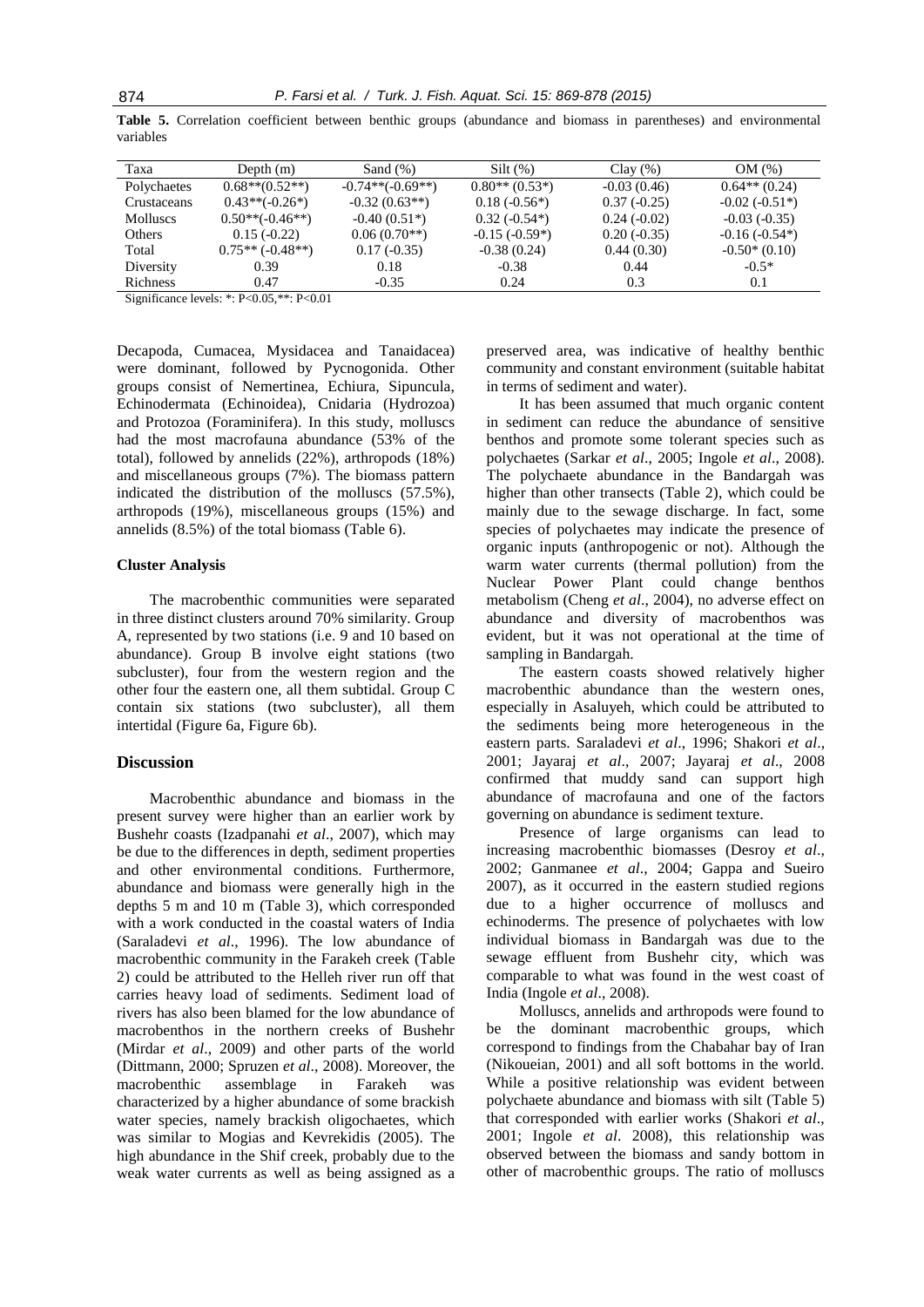# **Table 6.** Macrobenthic species list of the study area and abundance in transects

| Phylum        | Subphylum   | Class        | Order          | Family         | Species                                                                                                    |                | $\mathfrak{2}$ | 3              | 4              | 5                | 6                |
|---------------|-------------|--------------|----------------|----------------|------------------------------------------------------------------------------------------------------------|----------------|----------------|----------------|----------------|------------------|------------------|
|               |             |              |                | Aphroditidae   | Lepidonotuscarinulatus                                                                                     | 25             | $\Omega$       | $\Omega$       | 9              | 20               | 36               |
|               |             |              |                | Capitellidae   | Capitellacapitata-Mediomastus sp.-Notomastuslatericeus                                                     | 71             | 28             | 43             | 510            | 285              | 100              |
|               |             |              |                | Cirratulidae   | Cirratuluscirratus-Thanyx sp.                                                                              | 32             | 47             | 61             | 24             | 118              | 76               |
|               |             |              |                | Eunicidae      | Eunice sp.                                                                                                 | $\overline{4}$ | 8              | 14             | 39             | $\boldsymbol{0}$ | $\theta$         |
| Annelida      |             | Polychaeta   |                | Glyceridae     | Glycera alba-G. convolute-unidentified                                                                     | 57             | 68             | 42             | 40             | 95               | 99               |
|               |             |              |                | Lumbrineridae  | Lumbriconereislatereilli                                                                                   | 15             | $\mathbf{0}$   | 8              | 22             | $\mathbf{0}$     | $\mathbf{0}$     |
|               |             |              |                | Nephtyidae     | Nephtyscirrosa-N. dibranchis                                                                               | 94             | 77             | 55             | 82             | 101              | 65               |
|               |             |              |                | Nereidae       | Nereis sp.                                                                                                 | 26             | 17             | 25             | 50             | $\overline{0}$   | 30               |
|               |             |              |                | Phyllodocidae  | Phyllodocemaculata-Teonepicta                                                                              | 19             | $\Omega$       | 18             | 8              | 20               | 13               |
|               |             |              |                | Pilargiidae    | Ancistronsyllisconstricta                                                                                  | 13             |                | 3              | 29             | 8                | 15               |
|               |             |              |                | Sabellidae     | Hypsicomus sp.-Jasmineria sp.                                                                              | $\Omega$       |                | 2              | 37             | $\overline{7}$   | 33               |
|               |             |              |                | Serpulidae     | Hydroides sp.                                                                                              | 27             |                | 10             | 23             | 51               | 28               |
|               |             |              |                | Spionidae      | Prionospiopinnata-P. polybranchiata                                                                        | $\theta$       |                | 6              | 31             | 88               | 10               |
|               |             |              |                | Syllidae       | Syllisspongicola                                                                                           | $\theta$       | 65             | 3              | 30             | 44               | 44               |
|               |             | Oligochaeta  |                | Terebellidae   | Terebella sp.                                                                                              | $\Omega$       | $\Omega$       |                | 16             | 30               | 38               |
|               |             |              |                |                |                                                                                                            | $\mathbf{0}$   | 151            | $\overline{0}$ | $\mathbf{0}$   | $\mathbf{0}$     | $\overline{0}$   |
| ollusca       |             | Gastropoda   |                |                | Cerithidae sp.-Hydrobiaulvae-Littotinalittorea-<br>Polinicescatenus-unidentified                           | 105            | 128            | 290            | 135            | 1346             | 382              |
|               |             | Bivalvia     |                |                | Abra alba-Cerastodermaedule-Mysellabidentata-<br>Mytilusgalloprovincialis-Scrobiculariaplana-Tellinatenuis | 452            | 632            | 705            | 285            | 257              | 901              |
| Arthropoda    | Crustacea   | Malacostraca | Amphipoda      | Ampeliscidae   | Ampelisca sp.                                                                                              | 162            | 29             | 72             | 10             | 23               | 85               |
|               |             |              |                | Ampithoidae    | Ampithoe sp.                                                                                               | 22             | $\Omega$       | 15             | $\Omega$       | 23               | $\theta$         |
|               |             |              |                | Caprellidae    | unidentified                                                                                               | 91             | 13             | 45             | 6              | 41               | 32               |
|               |             |              |                | Haustoriidae   | Urothoe sp.                                                                                                | $\Omega$       | $\mathbf Q$    | 20             | $\Omega$       | 5                | $\mathbf{0}$     |
|               |             |              |                | Hyalidae       | Hyale sp.                                                                                                  | $\overline{0}$ | $\mathbf Q$    | 16             | $\theta$       | 15               | $\boldsymbol{0}$ |
|               |             |              |                | Liljeborgiidae | Liljeborgia sp.                                                                                            | 25             | 19             | 11             | $\overline{0}$ | $\overline{0}$   | 58               |
|               |             |              |                | unidentified   |                                                                                                            | $\Omega$       | 69             | 47             | 25             | 148              | 345              |
|               |             |              | <i>Isopoda</i> |                | Cyathuracarinata                                                                                           | 27             | 30             | 10             | 18             | $\mathbf{0}$     | $\mathbf{0}$     |
|               |             |              | Decapoda       |                | Brachyurans sp.-Carcinusmaenas                                                                             | $\Omega$       | 49             | 9              | 27             | 55               | 63               |
|               |             |              | Cumacea        |                | Diastylis sp.-Squillasp                                                                                    | $\Omega$       | 24             | $\overline{c}$ | 18             | $\overline{0}$   | $\overline{0}$   |
|               |             |              | Mysidacea      |                | unidentified                                                                                               | $\theta$       | 11             | $\Omega$       | 20             | $\mathbf{0}$     | 0                |
|               |             |              | Tanaidacea     |                | Allotanaishirsutus                                                                                         | $\Omega$       | 18             | $\overline{c}$ | 9              | $\mathbf{0}$     | $\overline{0}$   |
|               | Chelicerata | Pycnogonida  |                |                | Acheliaparvula                                                                                             | $\Omega$       | 10             | 21             | 4              | $\overline{0}$   | $\Omega$         |
| Nemertinea    |             |              |                |                | unidentified                                                                                               |                | $\Omega$       | 39             | $\Omega$       | 9                | $\Omega$         |
| Echiura       |             |              |                |                | unidentified                                                                                               | 8              | $\Omega$       | $\Omega$       | $\Omega$       | 21               | $\theta$         |
| Sipuncula     |             |              |                |                | Golfingiamargaritacea                                                                                      | 11             | $\Omega$       | 0              | $\Omega$       | 17               | $\overline{0}$   |
| Echinodermata |             | Echinoidea   |                |                | unidentified                                                                                               | 33             | 15             | 52             | 13             | 18               | 123              |
| Cnidaria      |             | Hydrozoa     |                |                | Actinia ecuina                                                                                             | 17             | 20             | 61             | $\overline{7}$ | 20               | 27               |
| Protozoa      |             |              | Foraminifera   |                | unidentified                                                                                               | $\Omega$       | $\Omega$       | 8              | $\Omega$       | 15               | $\Omega$         |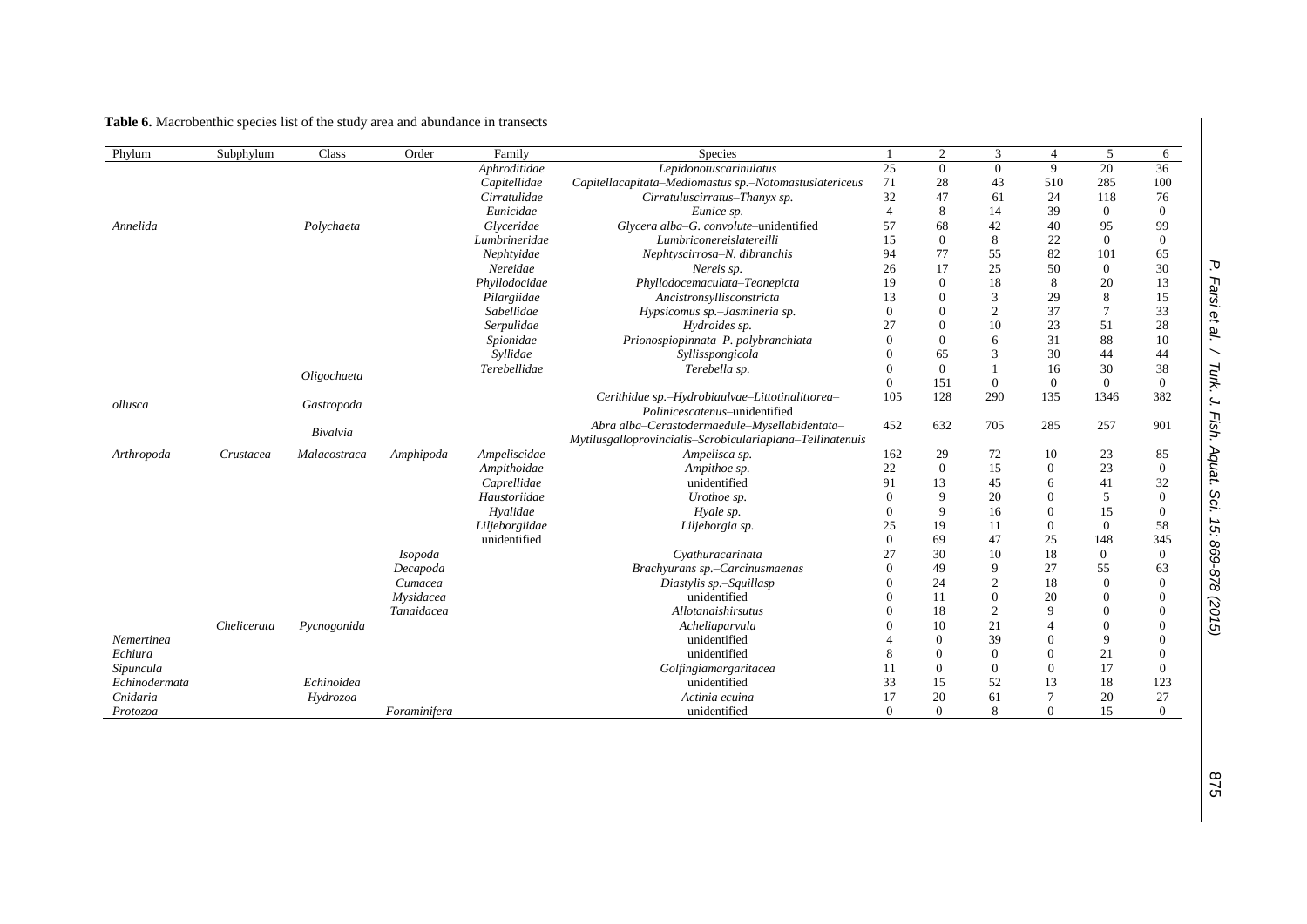

**Figure 6.** Cluster of Bray-Curtis similarity (a) and MDS plot (b) base on macrobenthos abundance.

plus crustaceans to polychaetes in this research is 7.5, which falls in the reported range of 3.5 to 8.2 for tropical to temperate areas (Rodrigues *et al*., 2006).

According to Sanders (1968) stability hypothesis, hydrodynamic conditions, particularly depth as a primary factor, play an important role in the macro-invertebrates distribution. The shallower the depth higher is the influence of currents and waves, so that abundance and diversity were higher at depth 10 m than the depth 5 m in the research area.

The high diversity in Farakeh could be attributed to river flow with nutrients load that was in agreement with earlier reports (Saraladevi *et al*., 1996; Dittmann 2000; Desroy *et al*., 2002; Ingole *et al*., 2008), the high diversity in Asaluyeh it could be related to habitat heterogeneity. Sediment mixed up with fine and coarse particles tend to harbour more diverse assemblages than the sand or silt-clay alone, because they can host greater habitat diversity (Yu *et al*., 2006). Muddy-sand substrates often harbour the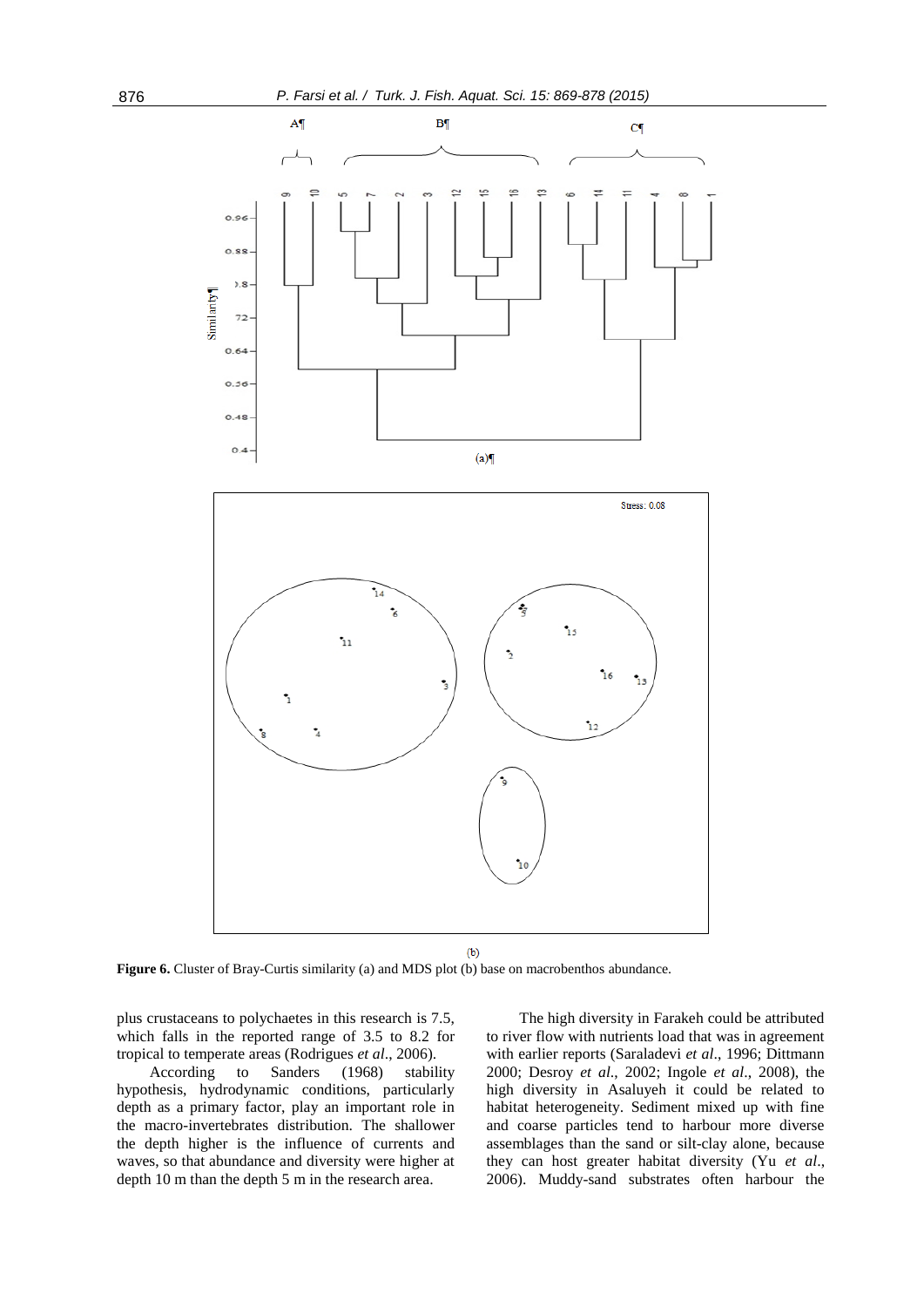highest macro-faunal diversity (Sousa *et al*. 2006; Wang *et al*., 2009). Organic matter enrichment is one of the most common disturbances leading to a decrease in abundance and diversity in macro-benthic assemblages (Junoy and Vieitez, 1990; Sarkar *et al*., 2005; Jayaraj *et al*., 2007).

The unexpected position of stations 9 and 10 in the classification cluster could be attributed to pollution (Figure 6a, Figure 6b). Bustamante *et al*. (2007) pointed out that water contamination effects could cause of distribution of the clusters. According to Wilhm-Dorris index, values between 1.0 and 3.0, indicates moderate water pollution. Diversity values in the study ranged from 1.24 to 1.83, suggesting that coasts along Bushehr province were moderately polluted and the macrobenthic community is under stress due to natural and/or anthropogenic factors, which was in agreement with Vazirizadeh and Hosseini (2006).

# **Conclusion**

Most of environmental parameters were not significantly correlated with both biological and ecological indices, suggesting that macrobenthic spatial distribution in the coasts of Bushehr province was controlled by a combination of several factors (depth (different hydrodynamic conditions), sediment texture, organic matter related to marine pollution) and no single factor. Finally, the long-term monitoring and assessment of harbors and creeks is required to determine the future temporal changes in the benthic community and marine environment.

# **Author Contribution**

P. Farsi, J. Seyfabadi and F. Owfi carried out sampling and wrote the draft manuscript. P. Farsi, J. Seyfabadi and M.S. Aramli organized and supported the field survey, and discussed the results and the written manuscript. All authors read and approved the final version of the manuscript.

### **Conflict of Interest**

All authors declared that they have no conflict of interest.

# **References**

- Balasubramanian, H. 1999. Acts of coastal pollution. 1st edit., Annamalai University Press,pp. 10-18.
- Bustamante, M., Tajadura Martin, F. J. and Saiz Salinas, J.I. 2007. Intertidal Macrofaunal Communities in an Intensely Polluted Estuary.Environmental Monitoring and Assessment, 134: 397-410 doi: 10.1007/s10661- 007-9631-4
- Cheng, I.J., Ko, P.C., Hu, S.I., Hu, C.P. and Wei, T.P. 2004. Nearshore Macrobenthic Communities of Two Nuclear Power Plants (NPP) in Northern Taiwan. Marine Science and Technology, 12: 392-403,

doi: [10.6119/JMST.](http://www.airitilibrary.com/Publication/PublicationIndex/10232796)

- Desroy, N., Warembourg, C., Dewarumez, J. M. and Dauvin, J. C. 2002. Macrobenthic Resources of the Shallow Soft Bottom Sediments in the Eastern English Channel and Southern North Sea.ICES Marine Science, 60: 120-131 doi: 10.1006/jmsc.2002.1333
- Dittmann, S. 2000. Zonation of Benthic Communities in a Tropical Tidal Flat of NortheastAustralia. Sea Research, 43: 33-51, [doi:10.1016/S1385-](http://dx.doi.org/10.1016/S1385-1101(00)00004-6) [1101\(00\)00004-6](http://dx.doi.org/10.1016/S1385-1101(00)00004-6)
- Eleftheriou, A. and McIntyre, A. 2005. Methods for the Study of Marine Benthos. 3rd ed. London: Blackwell Publishing.
- Ganmanee, M., Narita, T., Sekiguchi, H. 2004.Long Term Investigation of Spatiotemporal Variations in Faunal Composition and Species Richness of Megabenthos in Ise Bay, Central Japan. Oceanography, 60: 1071-1083 doi: 10.1007/s10872-005-0015-5
- Gappa, J.L. and Sueiro, M.C. 2007. The Subtidal Macrobenthic Assemblages of Bahia San Sebastian (Tierra del Fuego, Argentina). Polar Biology, 30: 679- 687 doi: 10.1007/s00300-006-0225-3
- Ingole, B., Sivadas, S., Nanajkar, M., Sautya, S. and Nag, A. 2009. A Comparative Study of Macrobenthic Community from Harbors along the Central West Coast of India. Environmental Monitoring and Assessment, 154: 136-145 doi: 10.1007/s10661-008- 0384-5
- Izadpanahi, Q., Owfi, F. and Haqshenas, A. 2007. Report of Persian Gulf Hydrobiology in the Bushehr Province Waters.Iranian Fisheries Research Organization.
- Jayaraj, K.A., Jayalakshmi, K.V. and Saraladevi, K. 2007. Influence of Environmental Properties on Macrobenthos in the Northwest Indian Shelf. Environmental Monitoring and Assessment, 127: 459- 475 doi: 10.1007/s10661-006-9295-5
- Jayaraj, K.A., Sheeba, P., Jacob, J., Revichandran, C., Arun, P.K., Praseeda, K.S., Nisha, P.A., Rasheed and K.A. 2008. Response of Infaunal Macrobenthos to the Sediment Granulometry in a Tropical Continental Margin Southwest Coast of India. Estuarine, Coastal and Shelf Science, 77: 743-754 [doi: 10.1016/j.ecss.2007.11.016](http://dx.doi.org/10.1016/j.ecss.2007.11.016)
- Jones, D.A. 1986. A Field Guide to the Sea Shores of Kuwait and the Arabian Gulf. Kuwait: University of Kuwait Publication.
- Junoy, J. and Vieitez, J. M. 1990.Macrozoobenthic Community Structure in the Ria de Foz, An Intertidal Estuary (Galicia, Northwest Spain). Marine Biology, 107: 329-339 doi: 10.1007/BF01319833
- Margalef, R. 1968. Perspectives in Ecological Theory. Chicago: University of Chicago Press.
- Meadows, P.S. and Campbell, J.I. 1993.An Introduction to Marine Science. 2rd ed. London: Blackie Academic and Professional Publication.
- Mirdar, J., Nikoueian, A. R., Karami, M. and Owfi, F. 2009. Study of Distribution, Abundance and Biomass of Macrobenthic Fauna in the Northern Creeks of Bushehr Province. Iranian Scientific Fisheries Journal, 18, 125-136.
- Mogias, A. and Kevrekidis, T. 2005. Macrozoobenthic Community Structure in a Poikilohaline Mediterranean Lagoon (Laki Lagoon, Northern Aegean). Helgoland Marine Research, 59: 167-176 doi: 10.1007/s10152-004-0215-1